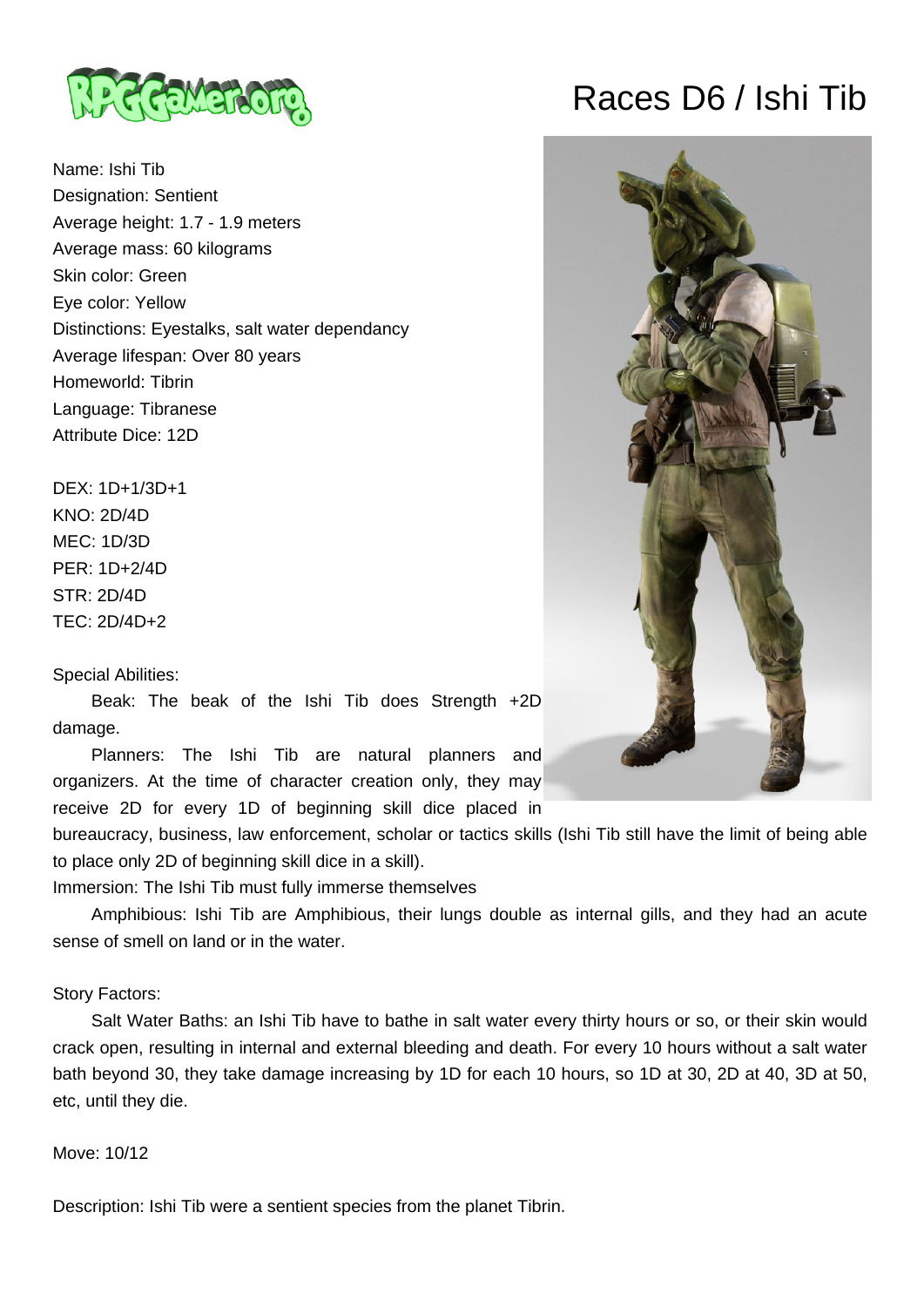### Biology and appearance

The Ishi Tib were amphibious beings with large eyes on stalks and beak-like mouths. Their heads were often described as star-shaped, with their eyestalks, beaks, and cheek pouches forming a five-pointed star. Their lungs doubled as internal gills, and they had an acute sense of smell on land or in the water. Their green skins retained humidity, but an Ishi Tib had to bathe in salt water every thirty hours or so, or their skin would crack open, resulting in internal and external bleeding and death. Their language was Tibranese.

### **Society**

Ishi Tib evolved from fish who escaped predators by jumping out of the oceans and on to the abovewater portions of Tibrin's coral reefs. As they evolved intelligence, their cities were built on these same coral reefs, with underwater farms which grew fish, seaweed, and crustaceans for food. Their society was centered on small communities (called "schools") of up to 10,000 Ishi Tib. Schools were governed by representatives who were elected to one-year terms. The most important laws of the Ishi Tib were concerned with ecological preservation.

Ishi Tib reproduction was governed by the needs of the school, with fertilized eggs laid in hatcheries near the reefs, and children raised communally. Marriage was unknown among the Ishi Tib, and no Ishi Tib knew who his or her parents or children were.

Ishi Tib were considered meticulous strategists and managers. The minority of Ishi Tib who left Tibrin often found work offworld as executives, accountants, and project managers. Their organizational skills and drive to complete their projects placed them in high demand, making many offworld Ishi Tib quite wealthy. Ishi Tib were also known for their environmental consciousness, often choosing to work in positions where reverence for nature was as or more important than profit. There was also a primal undercurrent to their personalities, howeverâ $\epsilon$ "they were ferocious in combat, often tearing opponents apart with their beaks.

Ishi Tib enjoyed listening to music that had loud sirens, along with clanging, whoops, flashing lights, and ringing bells.

### **History**

During the Clone Wars, the Ishi Tib were divided in their loyaltiesâ€"Tibrin was brought into the Confederacy of Independent Systems by Count Dooku, though it was still represented in the Galactic Senate by Gume Saam. However, the majority of Ishi Tib on Tibrin itself overwhelmingly supported Dooku, at least initially, as he had liberated their planet from the tyrannical rule of Suribran Tu. At least one Ishi Tib pirate was a member of the Ohnaka Gang.

In 19 BBY, shortly after the end of the Clone Wars, a less-than-reputable Ishi Tib named Haka Hai made his base on the swampy world of Mimban. Hai commanded a number of thugs and involved himself in illegal deals. He was responsible for the imprisonment, torture, enslavement, and in some cases death of crew-members off of the freighter Uhumele.